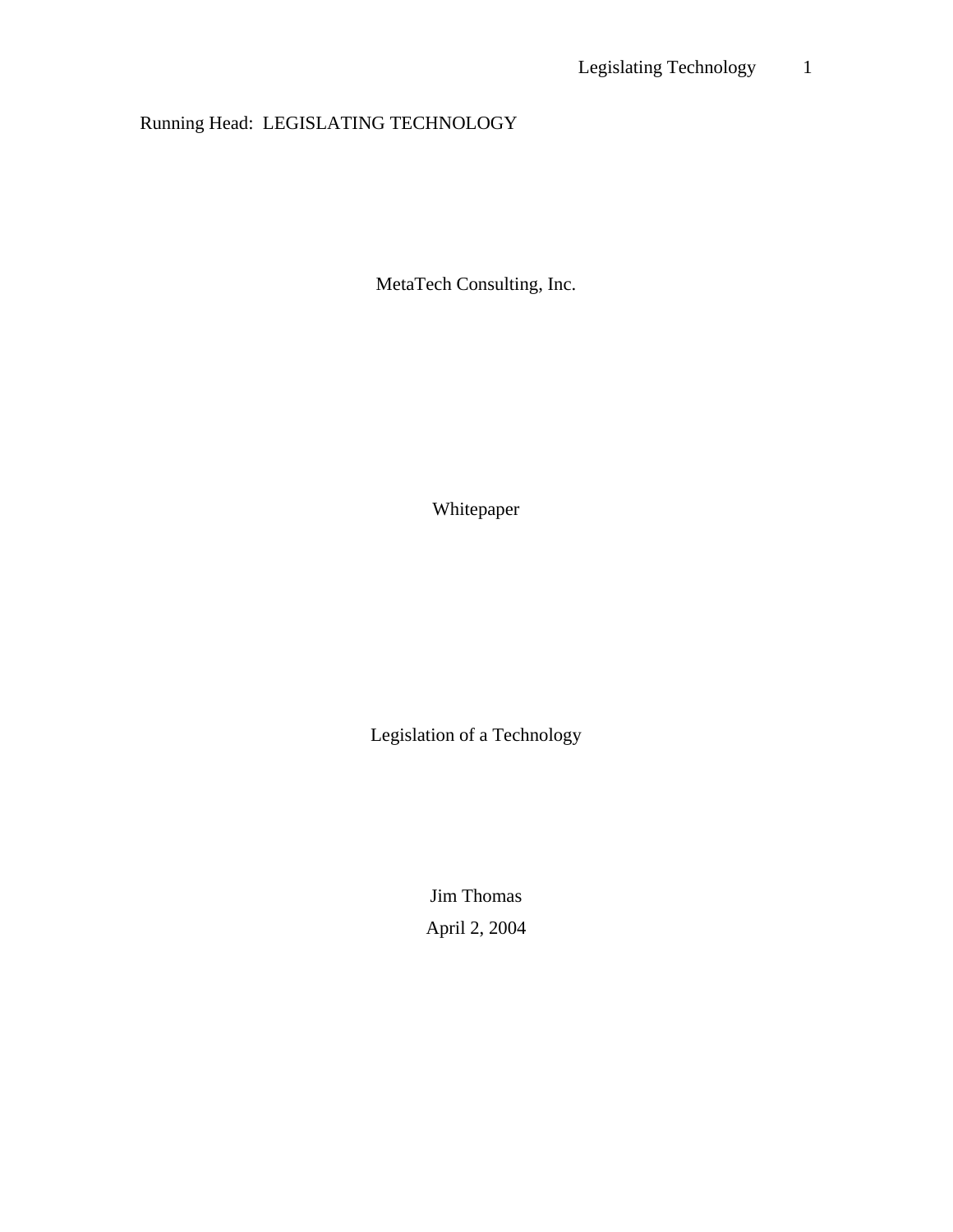# Abstract

It is the purpose of this paper to provide a treatment of the laws and policies surrounding *Total Information Awareness* – a United States Department of Defense program concerned with *data mining*. A high-level description of the program with a more detailed discussion of its technical approach begins the paper. This is followed by a presentation of the arguments levied by the opponents of the program. The laws most germane to the program are addressed prior to a summary of the program's current state. A statement of concern that continued development of a single technology has been terminated as a result of concerns for personal privacy concludes the paper.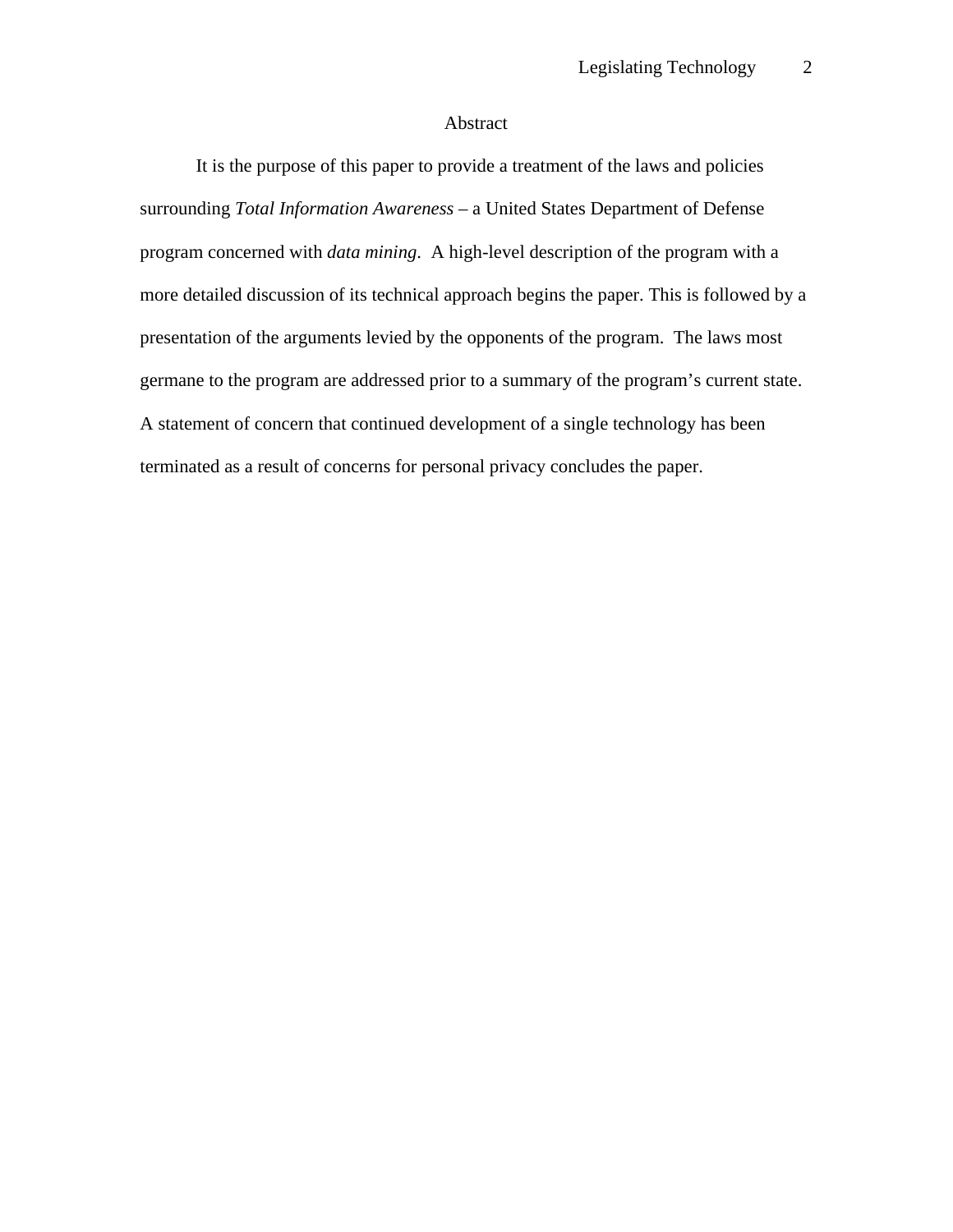# Table of Contents

| 20 |
|----|
|    |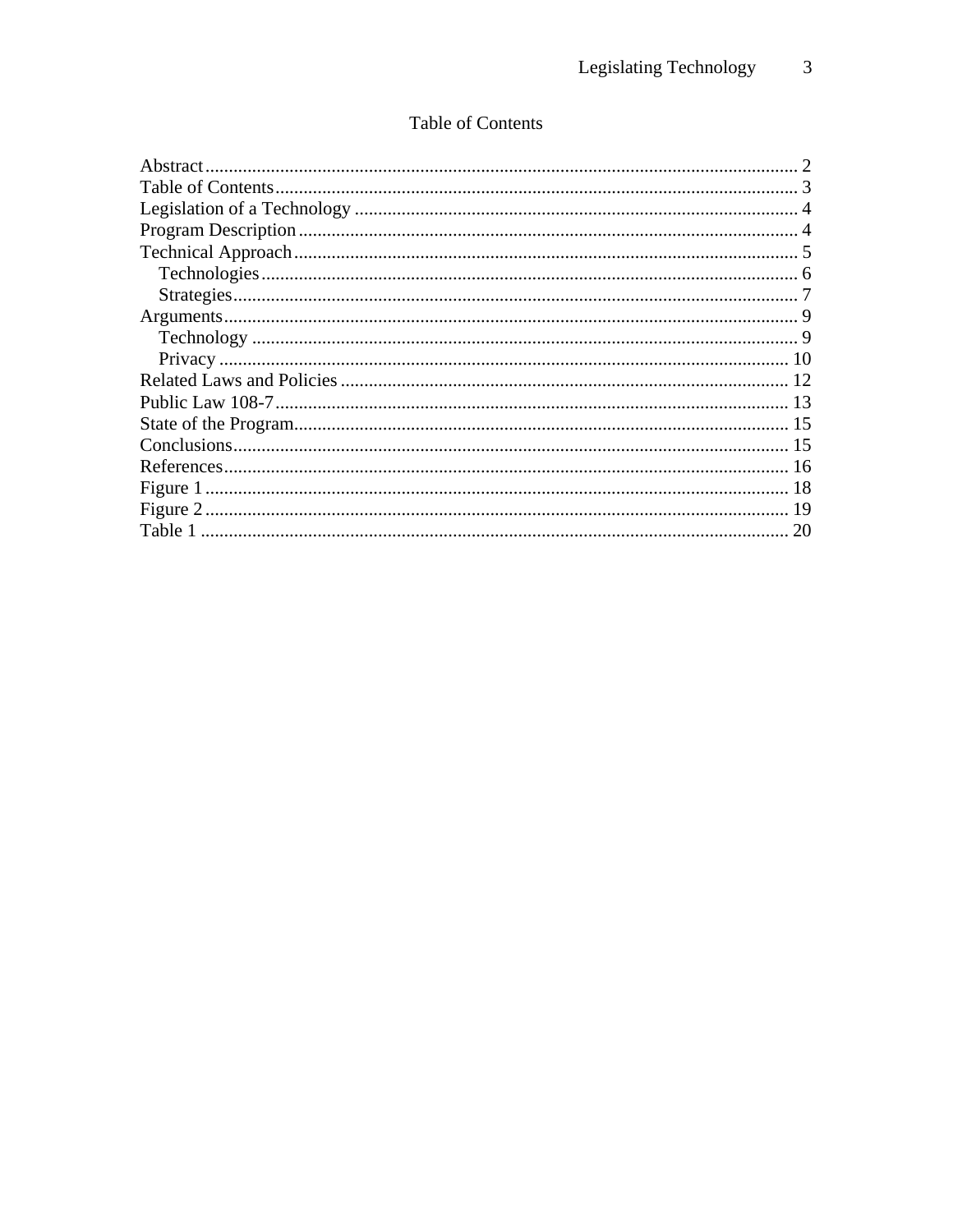# Legislation of a Technology

It is the purpose of this paper to provide a treatment of the laws and policies surrounding *Total Information Awareness* – a United States Department of Defense program concerned with *data mining*. A high-level description of the program with a more detailed discussion of its technical approach begins the paper. Having established a sufficient context for further discussions, the paper continues with a presentation of the arguments levied by the opponents of the program. These include doubts that the proposed technology – data mining – is a viable solution and concern that the program will result in atrocious invasions of personal privacy. Public Law 108-7, the piece of legislation that limited the funding for and deployment of the TIA program technologies, is reviewed to provide an understanding of the concluding remarks. A statement of concern that continued development of a single technology has been terminated as a result of concerns for personal privacy concludes the paper.

#### Program Description

The Terrorism Information Awareness (TIA) program, conceived as the Total Information Awareness program, was established under Information Awareness Office (IAO) – headed by retired Vice Admiral John Poindexter – within the Defense Advanced Research Projects Agency (DARPA) of the Department of Defense (DoD) in 2002. DARPA, as characterized by Poindexter (2003), has conducted high-risk, high-payoff for the DoD since its inception in 1958. The IAO was created in January of 2002 to focus research on the challenges of counterterrorism – the need for such an office was made evident by the attacks on United States soil by terrorists on September 11, 2001 (*Report to Congress*, 2003).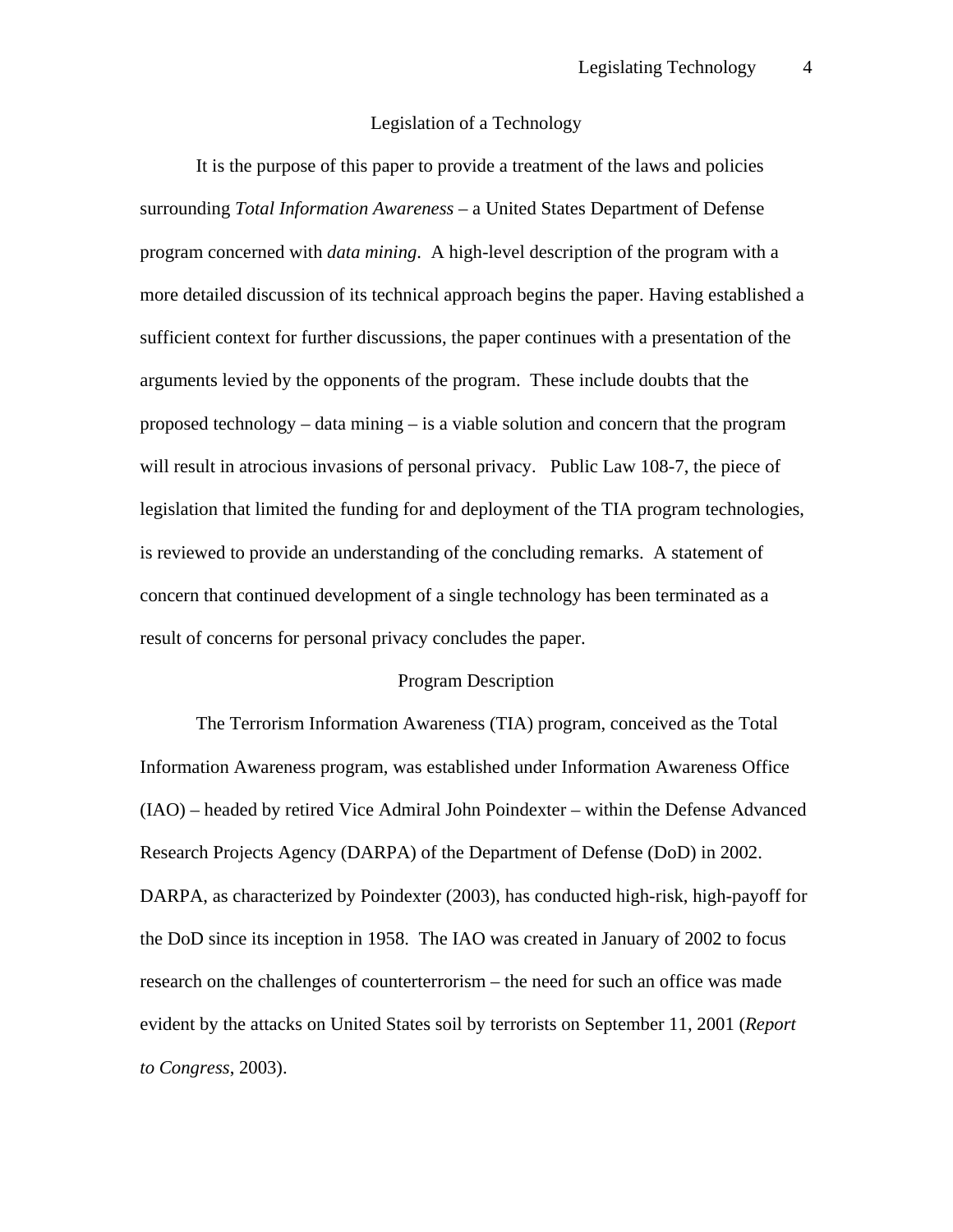Mack (2002), in documenting the systems description, stated the objective of the system was to provide the United States Department of Defense with a system of end-toend capabilities for analysts and decision-makers. The four key elements characterizing the program were a) employment of an innovative architecture based on the Open Grid Service Architecture (OGSA), b) use of a rapid turn-around experimentation processes focusing on real data and addressing real operational issues, c) using a technology refresh process that enables the introduction of the latest technologies in real operational settings, and d) with an infrastructure development and tool hardening process to facilitate the transition of the best of breed tools to uses in the operational environments.

Poindexter amplified the objectives of the program and made clear the system would be able to detect, classify, identify, and track terrorists so that decision-makers can understand and interrupt the terrorist plans (Poindexter, 2002). He went on to describe TIA as the activity that would integrate the functionality provided by several other programs rather than a program to develop or implement the functionality anew. As illustrated by Belasco (2003), congress authorized funding for TIA as an integration activity separate from the technology programs linked to TIA. This substantiates the assertion presented by Poindexter. In response to concern from zealous advocates for civil liberties, the moniker of the program was changed in 2003 through its stated objectives remained unchanged.

### Technical Approach

It is necessary to posses at least a fundamental understanding of the technologies related to TIA in order to appreciate the resistance and concerns of its opponents. The following few paragraphs are intended to provide a context for the remaining sections of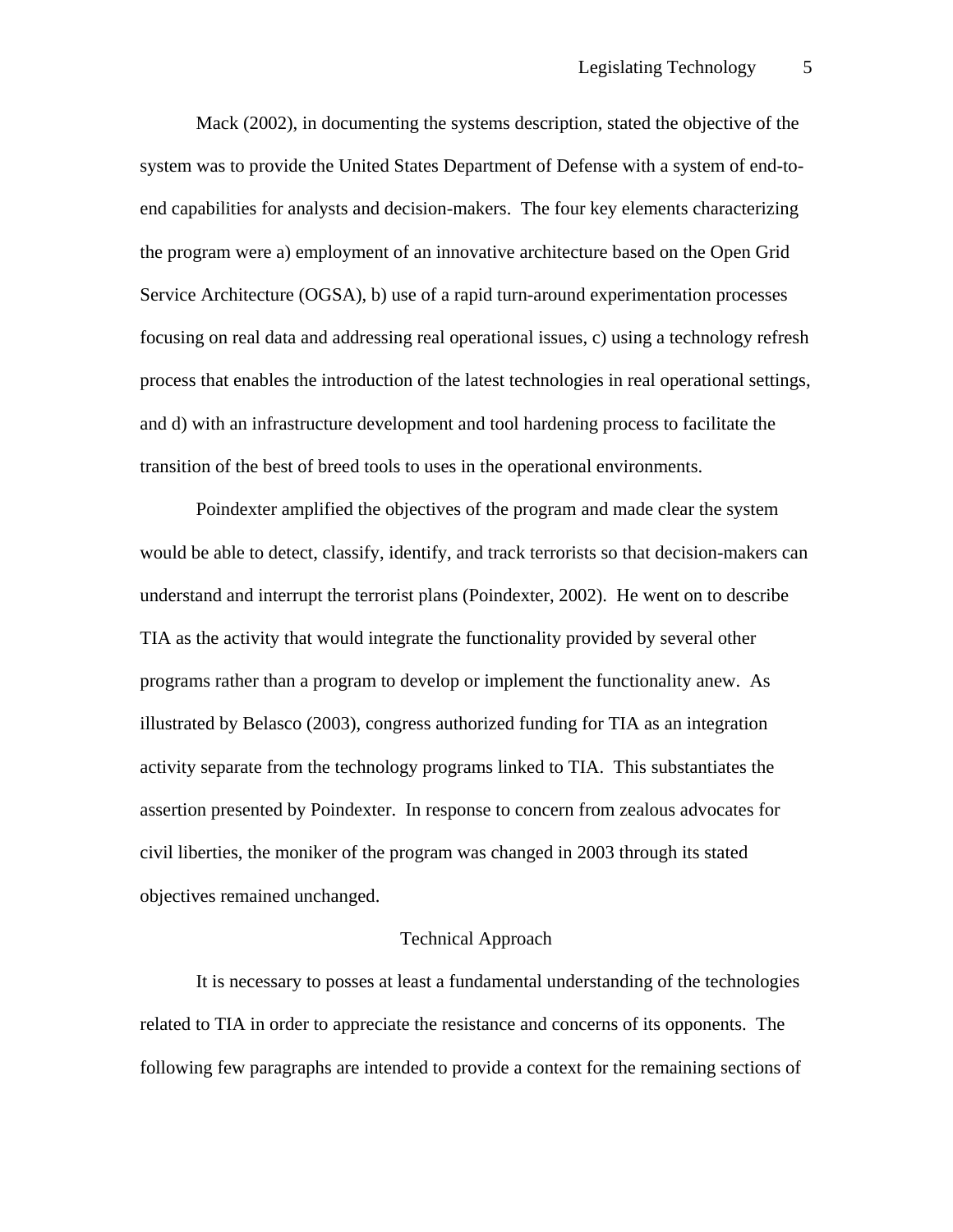the paper by providing a concise description of the technologies involved and the strategy TIA intends to deploy them.

### *Technologies*

Stevens (2003) enumerates the TIA core technology types as a) data search and pattern recognition, b) machine translation of languages, and c) advanced collaborative and decision support. These areas will be addressed in turn presently.

*Data search and pattern recognition.* This set of technologies is generally referred to as *data mining*. This term has justifiable meaning to the generalist and specialist alike. To the generalist, the term refers to any number of techniques by which he is able to examine data – generally located in some form of database( $s$ ) – to gain awareness of hidden facts, obscure details, or possibly previously unknown relationships existing in varied data sets. To some, a series of searches on the internet satisfies their definition of the term. To the specialist, data mining connotes a far more discrete set of activities including sophisticated algorithms executed against prepared data sets existing in specialized data structures. The end objective of generalist and specialist are quite similar though the rigor employed differs dramatically. Seifert (2003) succinctly characterized this set of technologies in saying that it "involves the use of data analysis tools to discover preciously unknown, valid patterns and relationships in large data sets." According to Belasco (2003), funding of TIA efforts in data mining was \$29.2 million in fiscal year (FY) 2001, \$38.2 million in FY2002, and \$53.0 million in FY2003. This is the single most contentious TIA-related technology. Arguments both for and against the use of this technology by the government will be presented within the appropriate section of this paper as appropriate.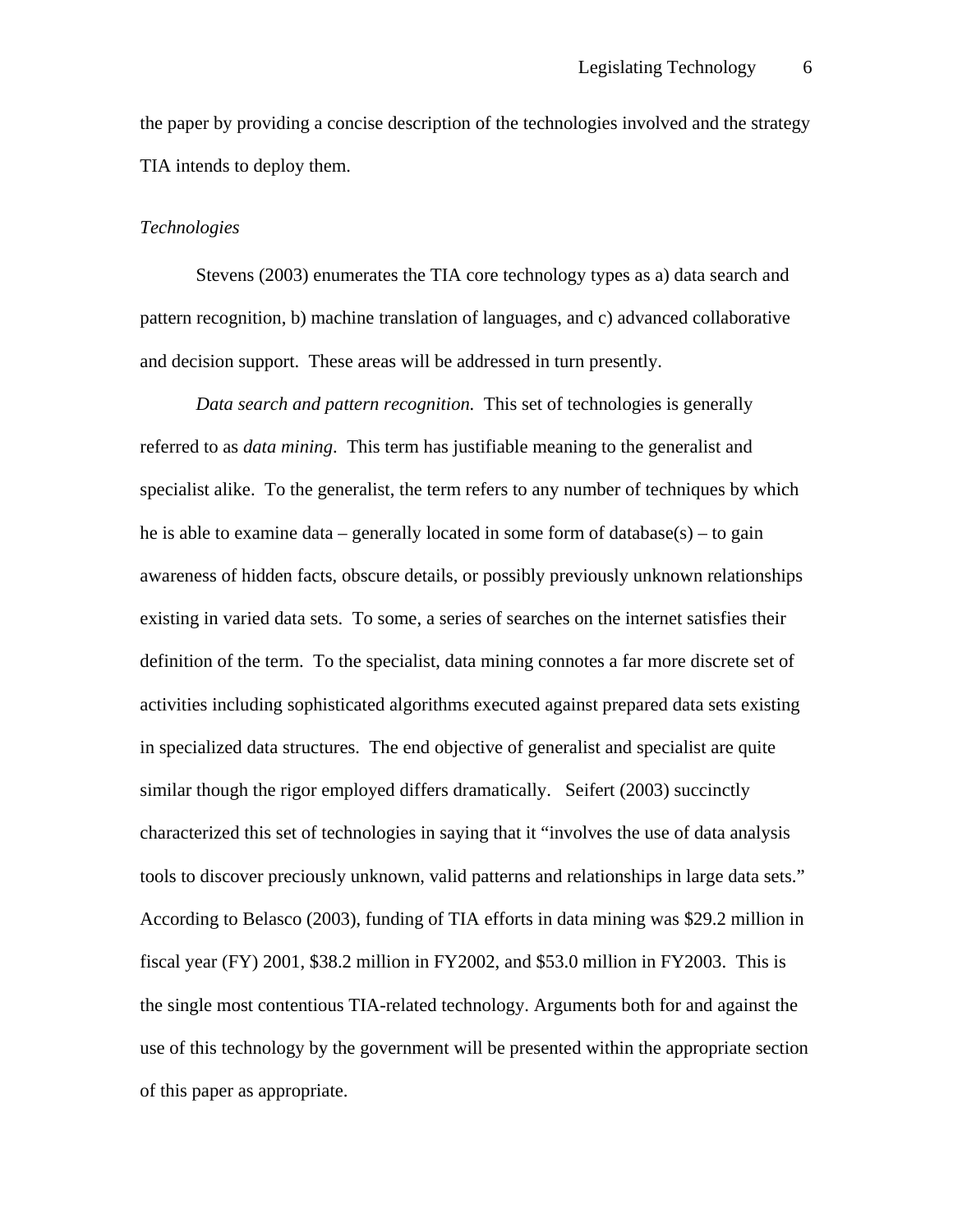*Machine translation of languages.* The logical grouping of technologies is intended to make evident to English-speaking users of the system information that is persisted in foreign languages and also for converting speak to text (Poindexter, 2002). These initiatives had a relatively constant level of approximately \$36 million annually between FY2001 and FY2003 (Belasco, 2003).

*Advanced collaboration and decision support*. Stevens (2003) characterized technologies of this type as those supporting war-gaming simulations, collaborative reasoning processes. The intended purpose of these technologies, in the TIA context, is to enable the high-level decision makers to anticipate, recognize, preempt, and react to terrorism in both operational and training conditions. Belasco (2003) reported the funding of TIA efforts of this type was \$14.4 million in fiscal year (FY) 2001, \$23.5 million in FY2002, and \$39.5 million in FY2003.

#### *Strategies*

The challenges confronting the TIA program are not founded solely in technology; there are legal issues at play as well. The following discussion presents two of the key strategies the program has selected together with the associated challenge.

*Architecture.* The TIA functional processing flow (Figure 1) offered by Mack (2002) emphasizes the dependence on storing and sharing information to the viability of the architecture. Though the depiction suggests a central repository is intended, such a conclusion is likely inaccurate. A single view of a system, particularly such an abstract model, cannot convey all system details. Stanley (2003) provides a different depiction of TIA (Figure 2) – a chart revealing the data sources and data flow of the system. This view suggests that the system will utilize many different physical databases, some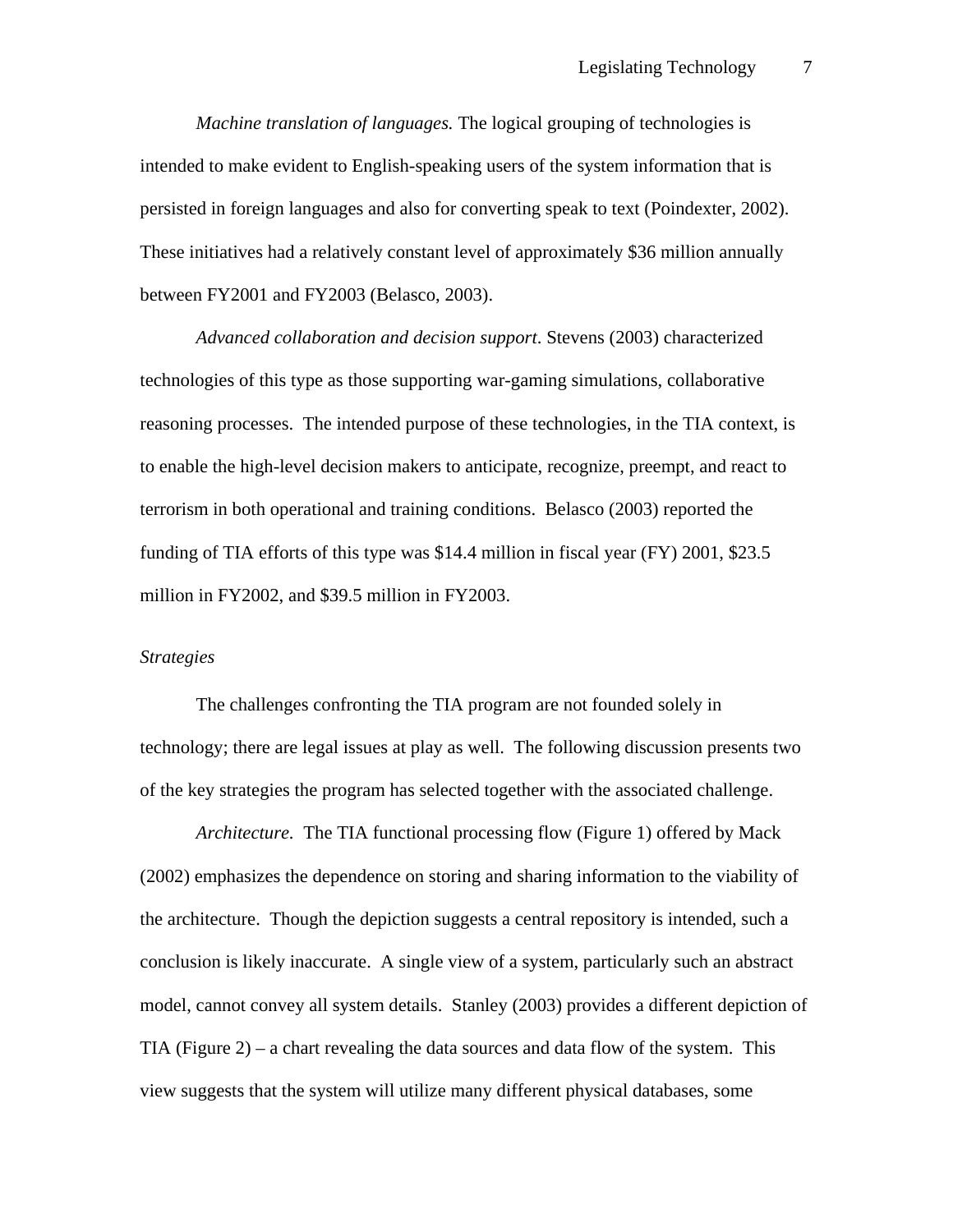purpose built for the program and others leveraged from the source system of the data of interest. The number, location, and ownership of the database(s) are less points of technical significance than of legal significance. Further discussion of this issue will be deferred until the appropriate section below.

*Data mining*. The tools and algorithms of data mining have continued to mature within the scientific, technical, and business communities over the past two decades. One familiar with the technology may argue that it is far too mature to be of interest to DARPA. It is true that the concepts, principles, and mechanics are sufficiently mature that in-and-of themselves, they are of little interest to DARPA. Why it is appropriate for DARPA to concern itself with data mining is the unproven, innovative approach the technology is being applied. Typical data mining strategies require an engineering activity to focus on limited data sets that are meticulously prepared and stored in specially designed constructs known as multidimensional databases. Frequently, the data to be mined is stored in a relational database such as that in an OnLine Transaction Processing (OLTP) system common to many businesses. To be effectively mined, a more meaningful construct commonly based on facts and dimensions of the data will be built. The data would then be transformed or otherwise manipulated as it is moved from the source system to the mining environment. In the new, optimized structure, the mining algorithms can effectively churn through vast quantities of data to discover trends and relationships that would otherwise be invisible.

The mining strategy envisioned for TIA deviates from the aforementioned techniques in several interesting ways. The number of entities (e.g. facts and dimensions) considered relevant in most mining activities is quite small – the fewer entities, the more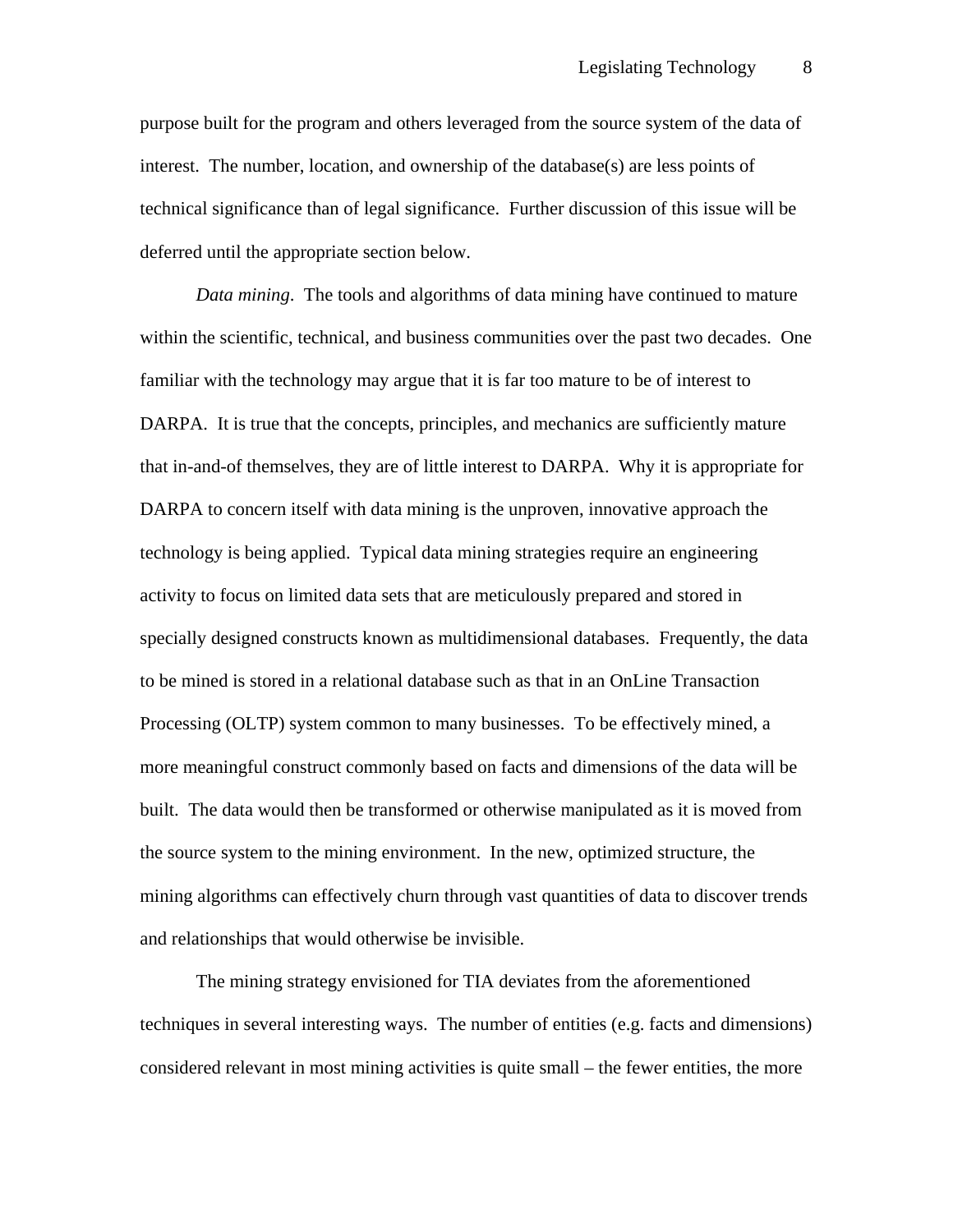probable the algorithms will be successful in discovering a pattern. The TIA approach will strive to mine across very large numbers of entities (Figure 2). This is possible because TIA will first construct hypotheses about relationships – known as templates, models, scenarios, or patterns - and look for evidence of those relationships in the data. (Tether, 2003).

# Arguments

The challenges levied by TIA opponents are founded on two broad arguments: a) the underlying technologies are insufficient to constitute a viable solution, and b) the concept of operations for the system represents a fundamental infringement to personal privacy rights. The following paragraphs provide discussion of these two broad arguments.

# *Technology*

There are a number of technological challenges that must be overcome for TIA to provide an effective tool in the war against terrorism. If the technologies involved were sufficiently mature and if the implementation strategies were proven, there would not be a need for DARPA to undertake this development. The technology challenges are real and they are significant. This is precisely why further development and experimentation should be undertaken. The most significant technological obstacles, together with how they impact the concept of operations, are discussed presently.

*Accuracy of source data*. TIA is to function by exploiting data persisted in many disparate repositories. While some of the data is to be in ingested data into purpose-built data stores, much of the data will simply be accessed from its source systems. This point of distinction is significant in that ingesting data provides an opportunity to cleanse the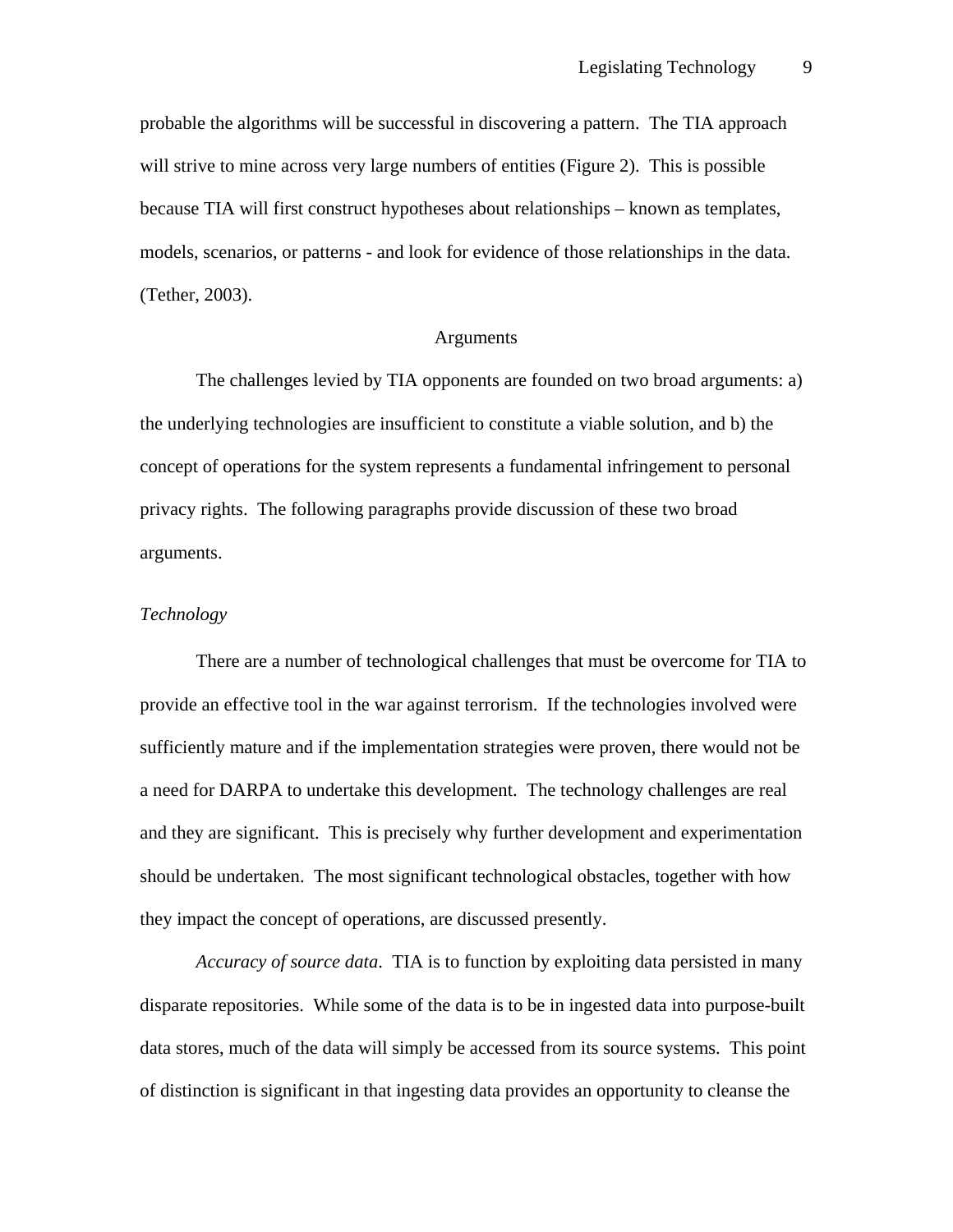content to improve its overall quality - duplicate data can be resolved, conflicting data can be reconciled, inaccurate data can be corrected. Data cleansing is a non-trivial process that is imprecise and cannot assure perfect results. Data mining requires highly accurate content to produce quality results. The confidence one may attribute to conclusions formed through data mining is proportional to the quality of the data that was mined.

*False positives.* Data mining activities performed on commercial data is often undertaken with well understood and proven interrelationships between the various data. While much of the TIA data is the same that may be considered in other commercial mining activities, the interrelationships of interest are not so well understood. In addition to simple purchase transactions, travel details, etc., TIA will strive to discover the relationships between those well understood data types as the behavior of terrorist. Through codifying the behavior of known terrorist, and by speculating about their likely behavior under given circumstances, TIA hopes to predict terrorist activity and to assist the authorities in intervening early in the planning phase. Poorly understood behavior of the terrorists, poorly understood relationships between the data sets of interest, and poor quality of the source data will compound the probability of misinterpreting behavior and actions. This will result in missing indicators of actual terrorist activity and in classifying benign behavior of citizens as terrorist-related. While either result is detrimental, it is the later that most offends opponents of TIA.

# *Privacy*

The most substantial challenges to TIA are based on the personal privacy rights of United States citizens. Our transaction economy generates an abundance of detailed data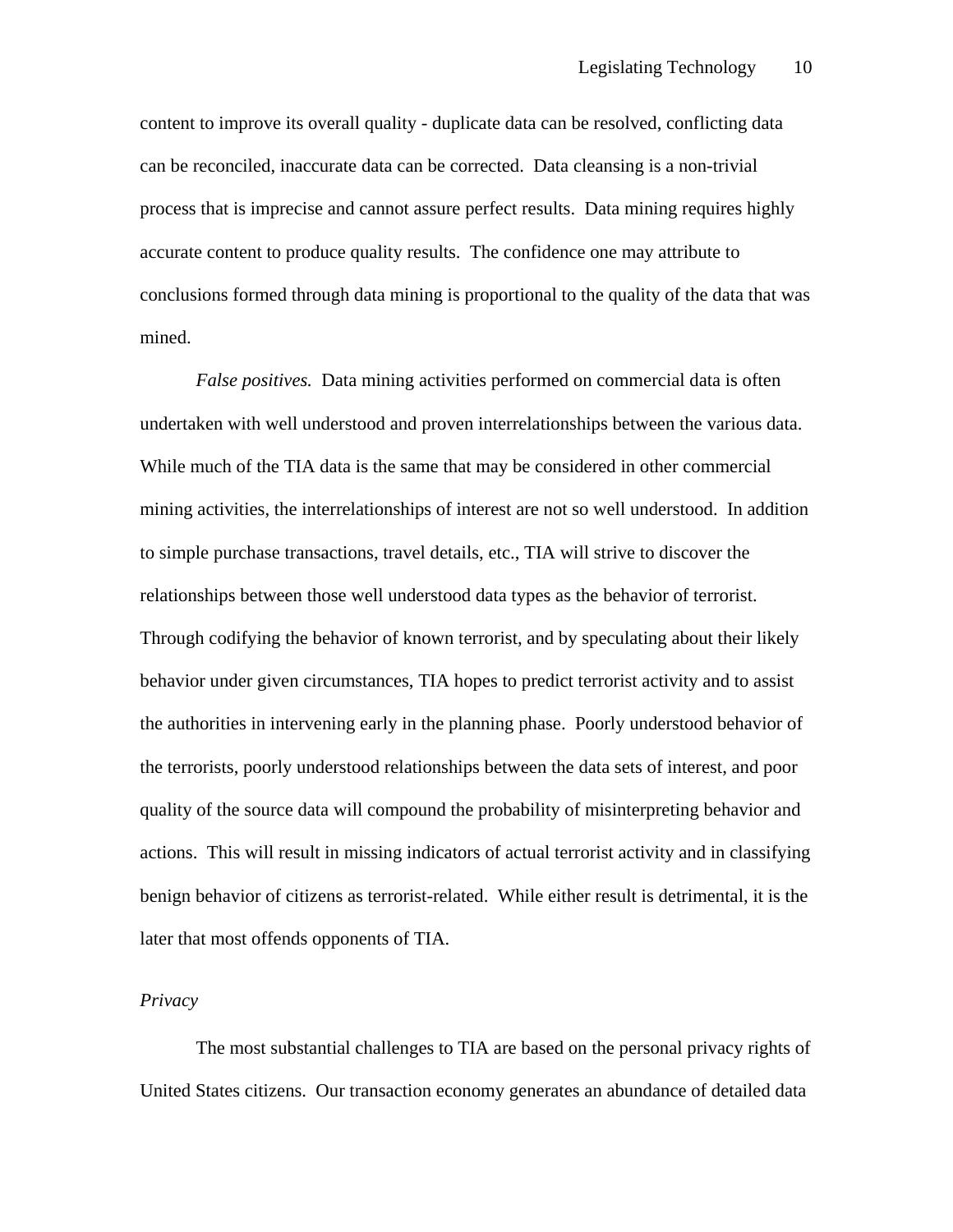on everything from what movies we rent to our eating habits to our individual recreational activities to the medication prescribed by our physicians. These data exist in myriad databases owned, maintained, and used by countless merchants, government agencies, care givers, and service providers. We generally trust that the information maintained about us is needed by the data-owner to provide us products or services for which we transact business with them.

The government has long been subject to constraints limited what information they can maintain on individuals. Such protection was not extended to citizens in the private sector. During the last decade, we found that our personal information that had been collected by one service provider was being given or sold to other service providers. Businesses were formed for the sole purpose of trading in personal information (e.g. demographic data, spending data, and information in the public record). Within the past few years, legislation such as the E-Government Act of 2002 has been enacted that requires those entities maintaining information about us to make explicit how they intend to use the information and if they intend to make it available to make it available to others (Dempsey, 2003). The following paragraphs treat the prominent personal privacy issues germane to TIA.

*Types of data.* The TIA concept of operations identifies the following three broad classes of data supporting the antiterrorism campaign: a) intelligence data, b) authentication biometric data, and c) transactional data. Within the transactional class are the most controversial data sources – financial, educational, travel, medical, housing, and communications. As the government is generally prevented from maintaining these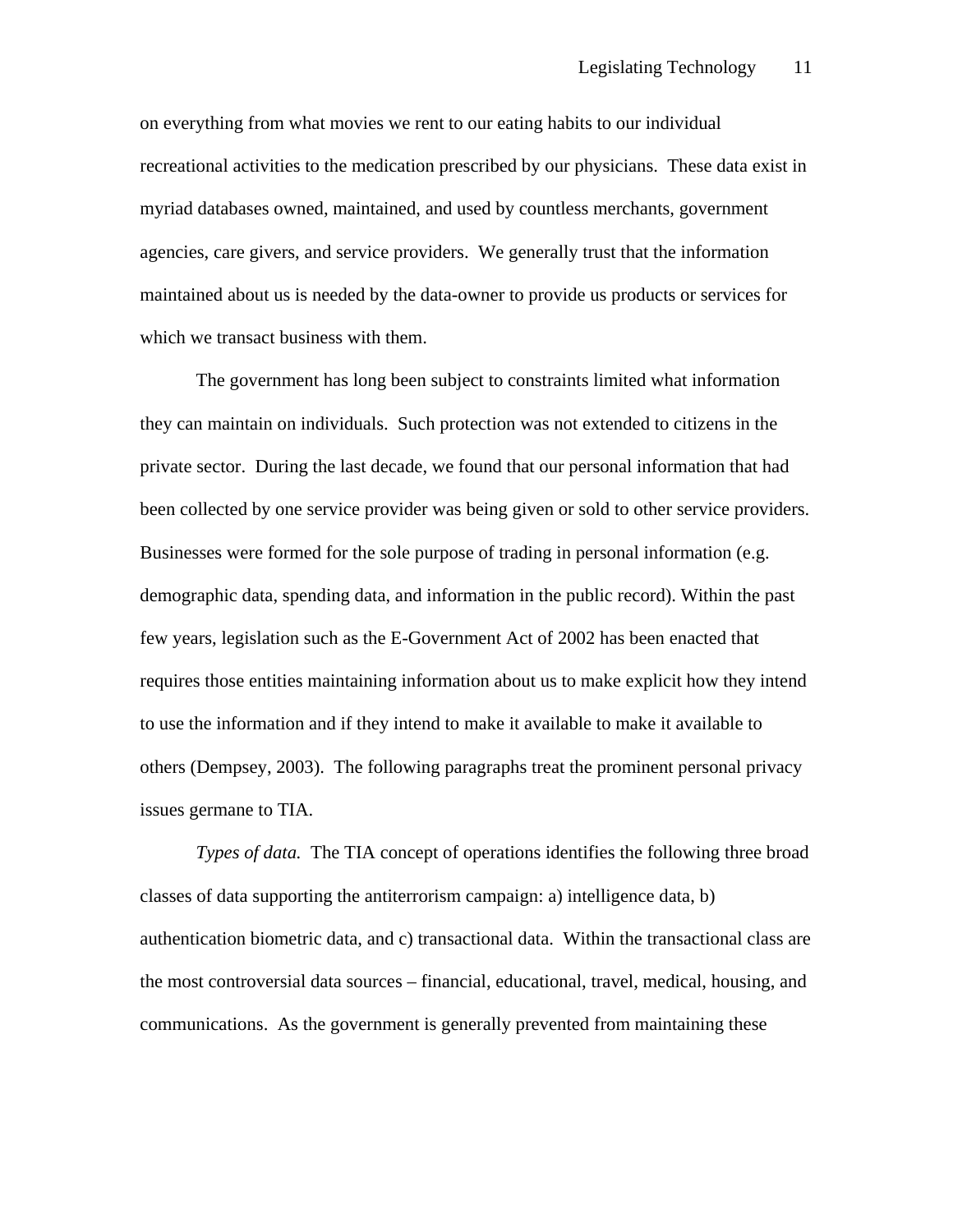forms of data itself, it must be obtained from the private sector. This is possible either by first obtaining permission (e.g. subpoena) or by simply purchasing access to the data.

*Improper use of data.* Opponents of TIA have voiced concern in how the vast quantities of personal data might be misused by those who are entrusted with access to it. It is not difficult to imagine how one with access to such a comprehensive resource, one who may be suspicious of his or her significant other, might use the information at hand to satisfy compelling curiosity. Likewise, one may give in to the temptation of exploiting vulnerabilities of an acquaintance via blackmail. Real and imagined examples of both of these forms of impropriety have been dramatized by the media since the earliest days of information management systems. The new concern is that so much information would be vulnerable to exploitation. This elevates another closely related concern: such a tremendous repository of information would be an ideal candidate for hacking and other forms of intrusion attacks. If one were to gain access to the TIA, the potential for damage to (e.g. personal character, financial, etc.) would be limitless. Security solutions are too immature to offset the risk of bringing such much personal information within a single system  $(B.$  Simmons & E. Spafford, personal communication, January 23, 2003).

#### Related Laws and Policies

In the report to congress on the privacy issues germane to TIA, Stevens (2003) characterizes the comprehensiveness of federal statues pertaining to the privacy of information as follows:

Federal laws protect government, credit, communications, education, bank, cable, video, motor vehicle, health, telecommunications, children's, and financial information. These laws generally carve out exceptions for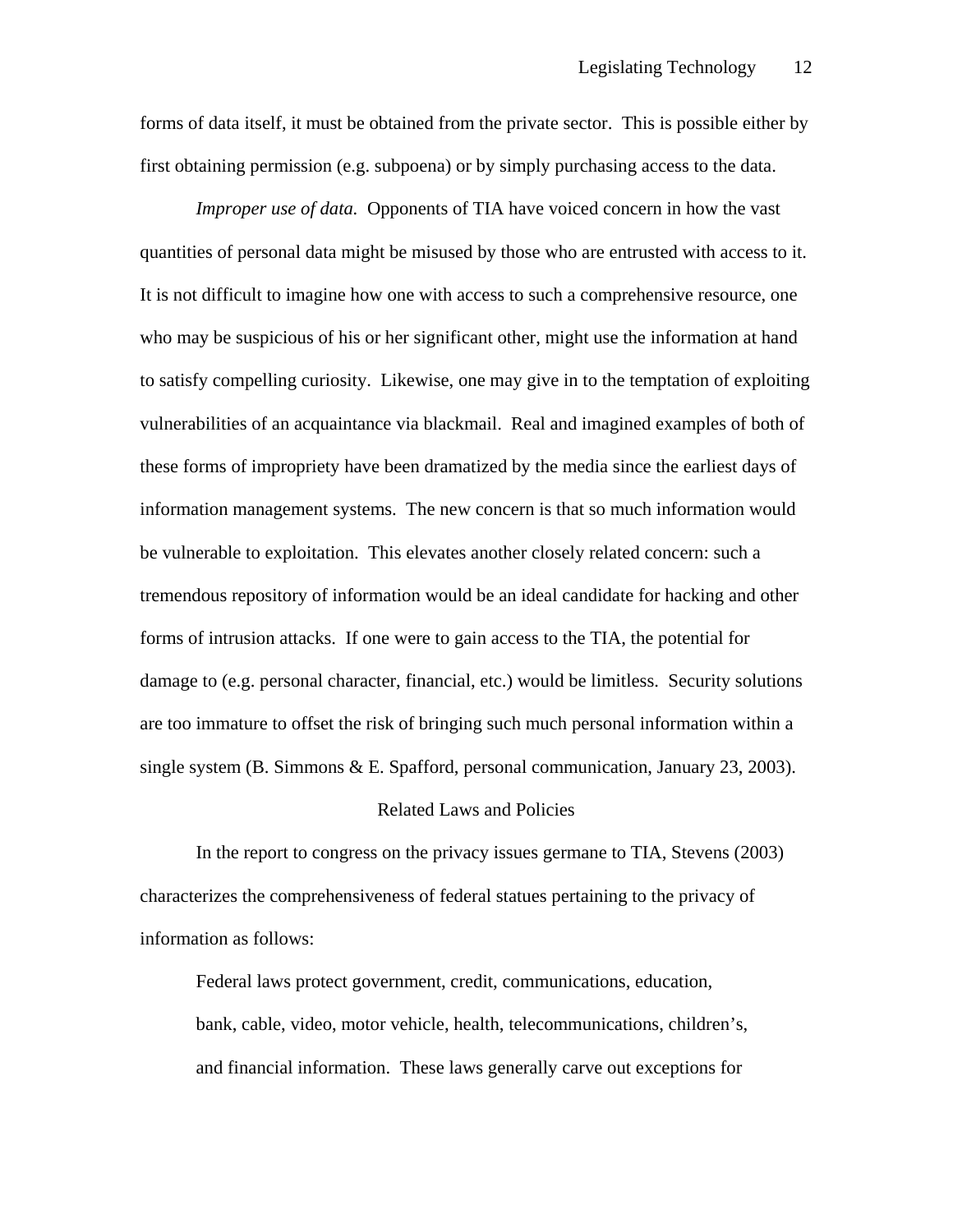the disclosure of personally identifiable information to law enforcement officials, and authorize access to personal information through use of search warrants, subpoenas, and court orders. (p. 5)

The report to congress also makes note of the fact that there are no blanket prohibitions on access to publicly available information by the federal government. This point gives deference to the notion of *access*. Unless explicitly addressed by targeted legislation, it is understood that the federal government may legally access any publicly available information. Table 1 contains a taxonomy of laws outlined in the report. Those interested in a thorough treatment of each of these laws are encouraged to read the report in total.

#### Public Law 108-7

Since the announcement of the TIA program, and the ensuing controversy, lawmakers have been compelled to intervene in its execution through restrictive legislation. On 3 February, 2003 a Joint Resolution from the House of Representatives, making further continuing appropriations for fiscal year 2003, was signed into law as Public Law 108-7 (H. Res. 108-7, 2003). Section 111(a) of that Act explicitly limited the use of funds for the program then named Total Information Awareness beyond 90 days of its enactment. The legislation provided two exceptions allowing for continued spending on the program. The principle exception, detailed in Section 111(b) of the Act, was a written report jointly by the Secretary of Defense, the Attorney General, and the Director of Central Intelligence submitted to Congress.

The report was required to contain (a) a detailed explanation of the actual and intended use of funds under the program, (b) the schedule for proposed research and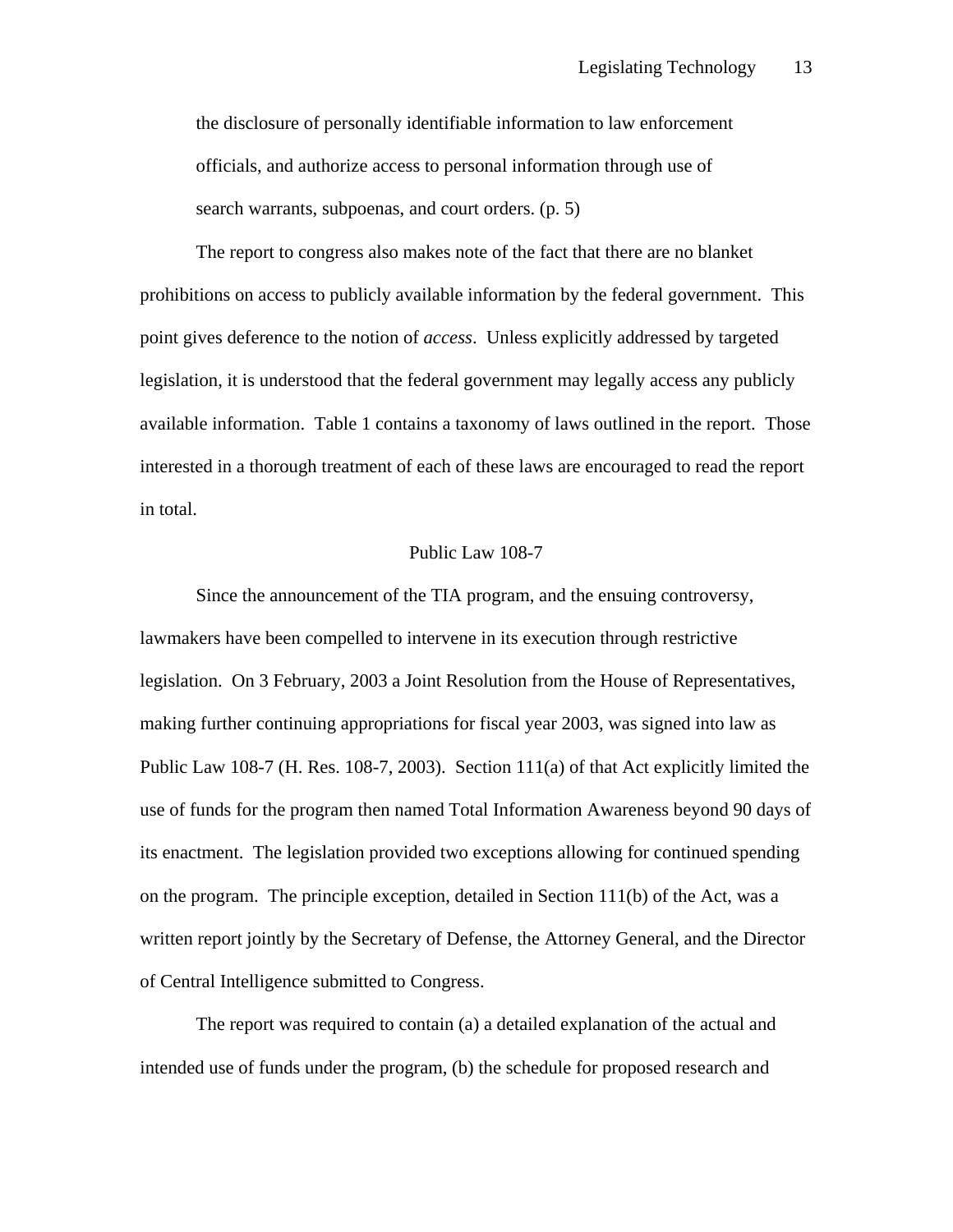development, and (c) target dates for the deployment of each project and activity of the program. The report was also required to address the viability and efficacy of program in "providing practically valuable predictive assessments of the plans, intentions, or capabilities of terrorists or terrorist groups" (H. Res. 108-7, 2003, p. 1119). Additionally, the Act required the joint authors to address in the report an assessment of the likely impact a program such as TIA would have on privacy and civil liberties as well and to provide a listing of the laws and regulations governing the information collected by the TIA together with a description of any changes that would be need for the program to function as intended.

Section 111(c) of the Act made explicit the limitations on the deployment of the TIA. Under the Act, the no portion of the TIA is allowed to be deployed without the specific authorization with appropriate appropriations by Congress. A key exception to the stated limitation allowed for deployment of the system in support of "lawful military operations conducted outside of the United States …. [or] lawful foreign intelligence activities conducted wholly overseas, or wholly against non-United States persons" (H. Res. 108-7, 2003, p. 1121).

On May 20, 2003 the report authored on behalf of the Secretary of Defense, the Attorney General, and the Director of Central Intelligence titled *Report to Congress regarding the Terrorism Information Awareness Program* was submitted to Congress. This 26 page report – reflecting the newly adopted name of the program - fully satisfied its requirements. It attempted to convey the expectation that TIA would simply develop the capability to mine data for a given purpose and that the deployment strategy of the system would be left to the lawmakers as they deemed necessary and appropriate.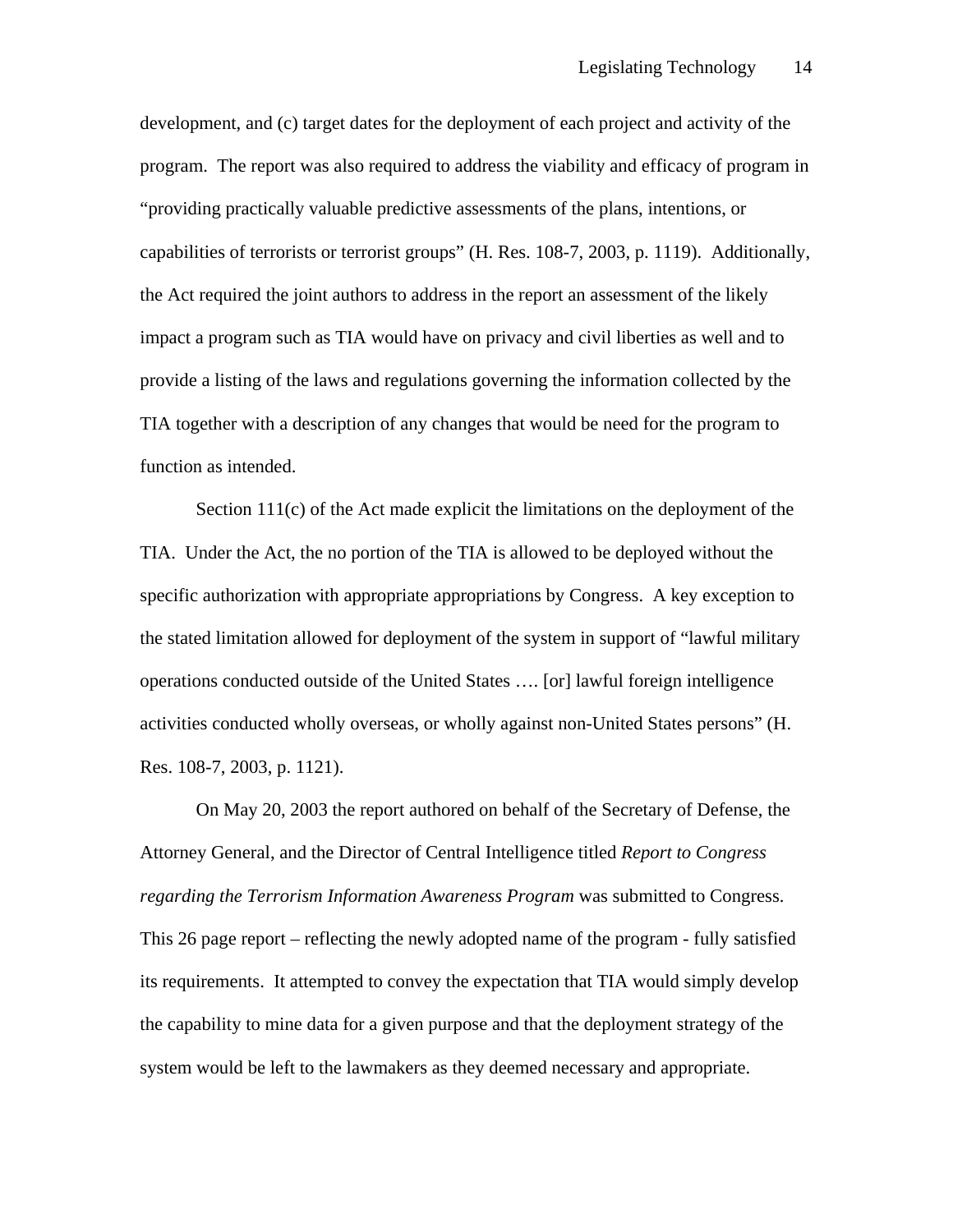### State of the Program

As reported in the Washington Post (Hudson, 2003), the final defense spending bill for 2004 closed down the DARPA Information Awareness Office and terminates data mining efforts within the TIA program. DARPA will be allowed to continue research that does not involve data mining and the National Foreign Intelligence Program will not be restricted from using those technology tools developed under TIA for foreign intelligence purposes overseas.

## **Conclusions**

The Information Assurance Office and the Total Information Awareness program were created in reaction to the terrorist events of September 11, 2001. The program was to bring together under a single concept of operations, and through an integration activity, several disparate research and development activities already underway at the DARPA. The intent of the program was to detect and prevent future terrorist activities by examining data from numerous sources to ascertain if they matched hypothesized terrorist planning patterns. A groundswell of privacy rights activism, fronted by the American Civil Liberties Union and the Electronic Privacy Information Center, effectively influenced congressional leaders and brought the program to a hasty end.

The author finds it disturbing not that a promising tool was removed from our nation's arsenal for the war on terrorism, but that a single technology could be so vilified. The arguments against TIA manifestly targeted data mining as a technology rather than focusing on the sensitivity of the data sources identified for exploitation. The legislation enacted prevents further development of a technology that, if used judiciously, is arguably our single best hope in preventing future strikes against our homeland.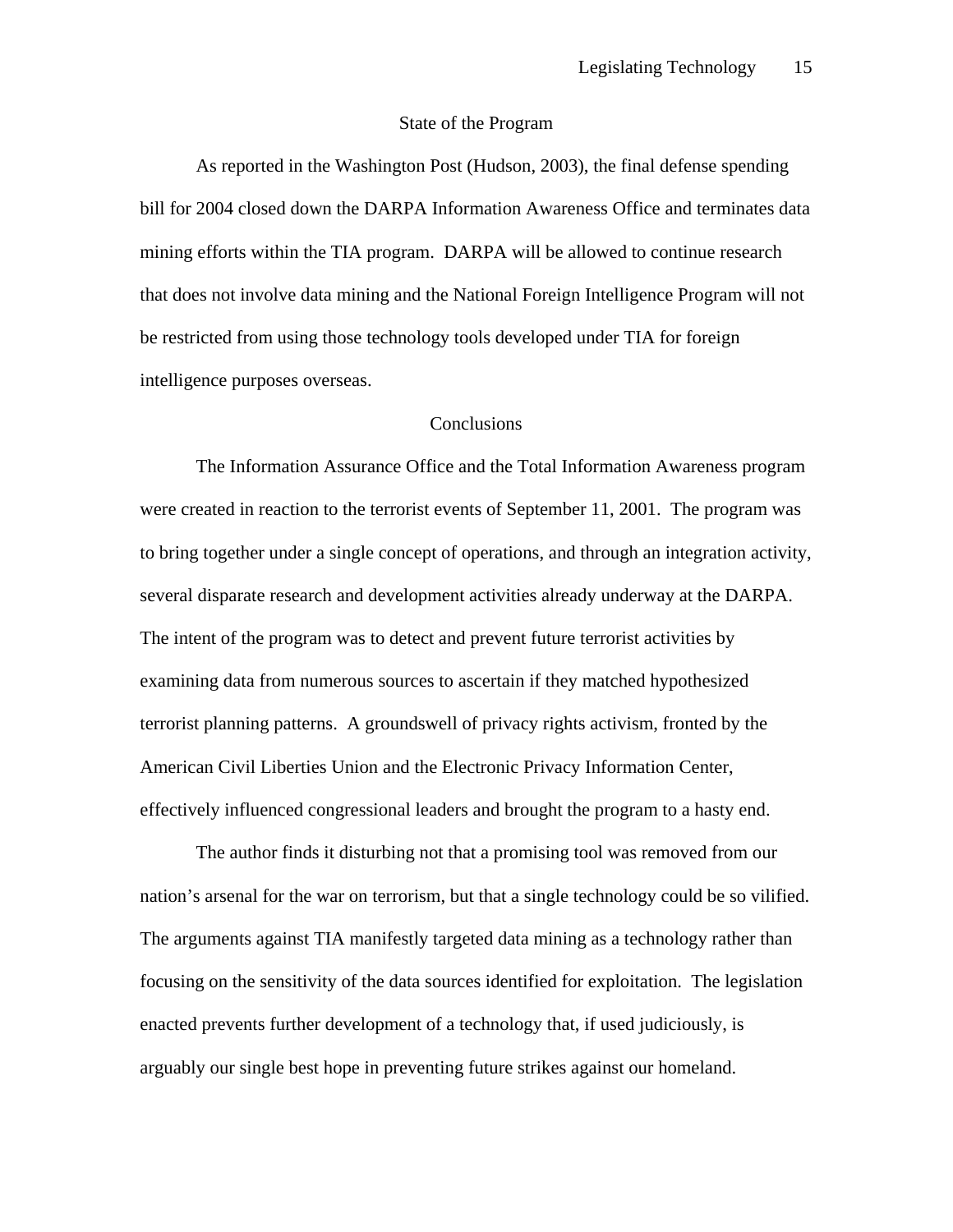### References

- Belasco, A. (2003). Total information awareness programs: Funding, composition, and oversight issues. *Congressional Research Service Report RL31786.* The Library of Congress. March 21, 2003.
- Defense Advanced Research Projects Agency, Information Awareness Office (2003). *Report to Congress regarding the Terrorist Information Program: In response to Consolidated Appropriations Resolution, 2003, Pub. L. No. 108-7, Division M, Section 111(b).* 20 May, 2003*.*
- H. Res. 108-7,  $108^{th}$  Cong., Cong. Rec. 1118 (2003) (enacted).
- Hudson, A. (2003). Congress kills data-mining computer program. *The Washington Times.* September 26, 2003. Retrieved March 21, 2004 from http://www.washingtimes.com/functions/print.php?StoryID=20030925-115156- 7992r.
- Mack, G. (2002). *Total Information Awareness Program (TIA) system description document, v 1.1.* DARPA Information Awareness Office. July 19, 2002.
- Poindexter. J. M. (2002). *Overview of the Information Awareness Office.* DARPATech Conference, Anaheim, CA, August 2, 2002. Retrieved March 28, 2004 from http://www.fas.org/irp/agency/dod/poindexter.html.
- Poindexter, J. M. (2003). Finding the face of terror in data. *The New York Times.*  September 10, 2003. Retrieved March 27, 2004 from http://www.nytimes.com/2003/10/opinion/1OPINION.html.
- Seifert, J. W. (2003). Data mining: An overview. *Congressional Research Service Report RL31798.* The Library of Congress. March 21, 2003.
- Stanley, J. (2003). *Total information compliance: The TIA's burden under the Wyden amendment.* American Civil Liberties Union Technology and Liberty Program. May 19, 2003.
- Stevens, G. M. (2003). Privacy: Total information awareness programs and related information access, collection, and protection laws. *Congressional Research Service Report RL31730.* The Library of Congress. March 21, 2003.
- Tether, T. (2003). Statement submitted to the United Stated House of Representatives Subcommittee on Technology, Information Policy, Intergovernmental Relations and the Subcommittee on Governmental Reform. Retrieved April 6, 2004 from http://frwebgate.access.gpo.gov/cgibin/useftp.cgi?IPaddress=162.140.64.21&filename=90399.pdf&directory=/diskb/ wais/data/108 house hearings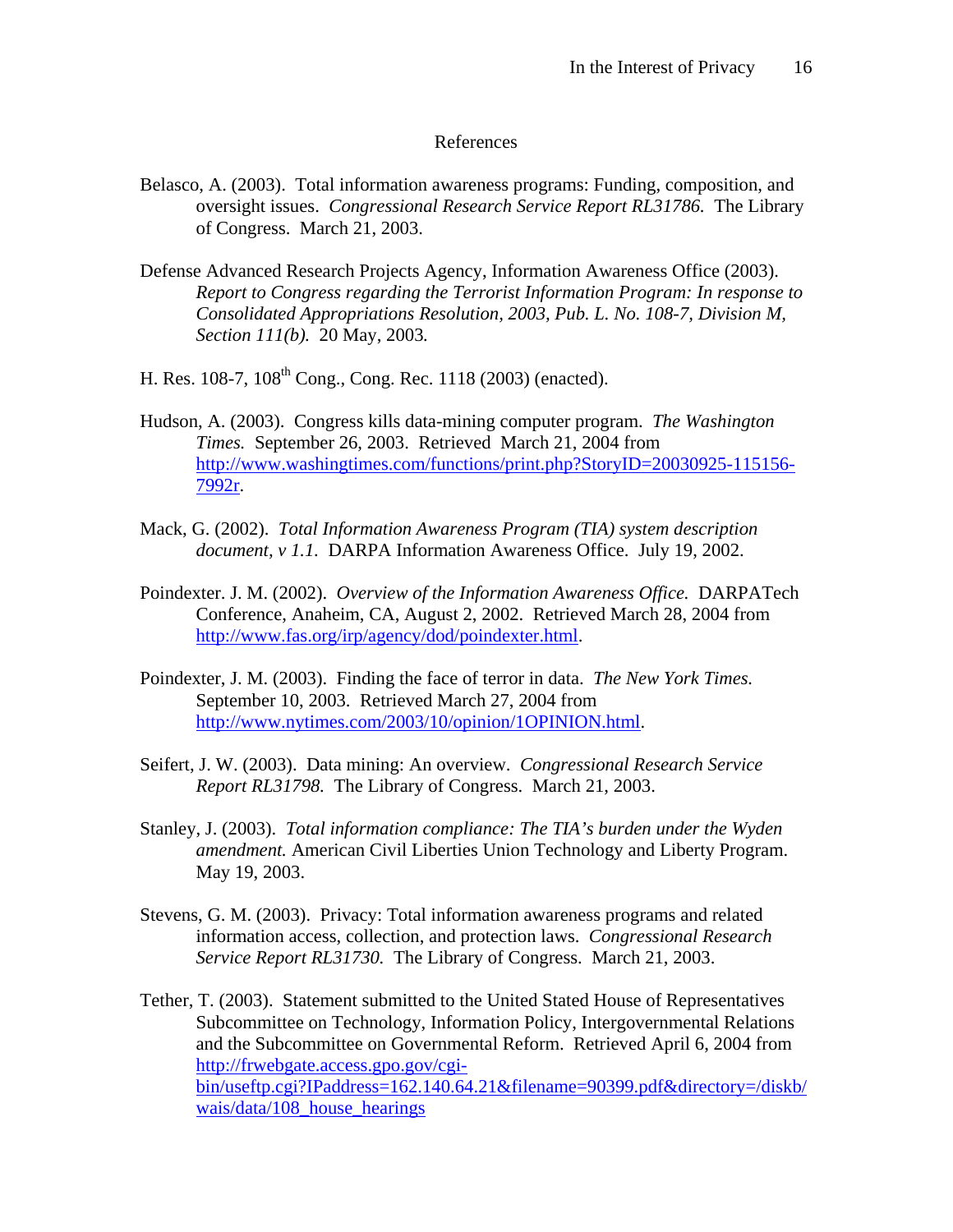*The Defense of Privacy Act and privacy in the hands of the government*: *Hearing before the House of Representatives Committee on the Judiciary Subcommittee on Commercial and Administrative Law and Subcommittee on the Constitution*, 108th Cong.(2003). Retrieved March 27, 2004 from http://www.cdt.org/testimony/030722dempsey.shtml.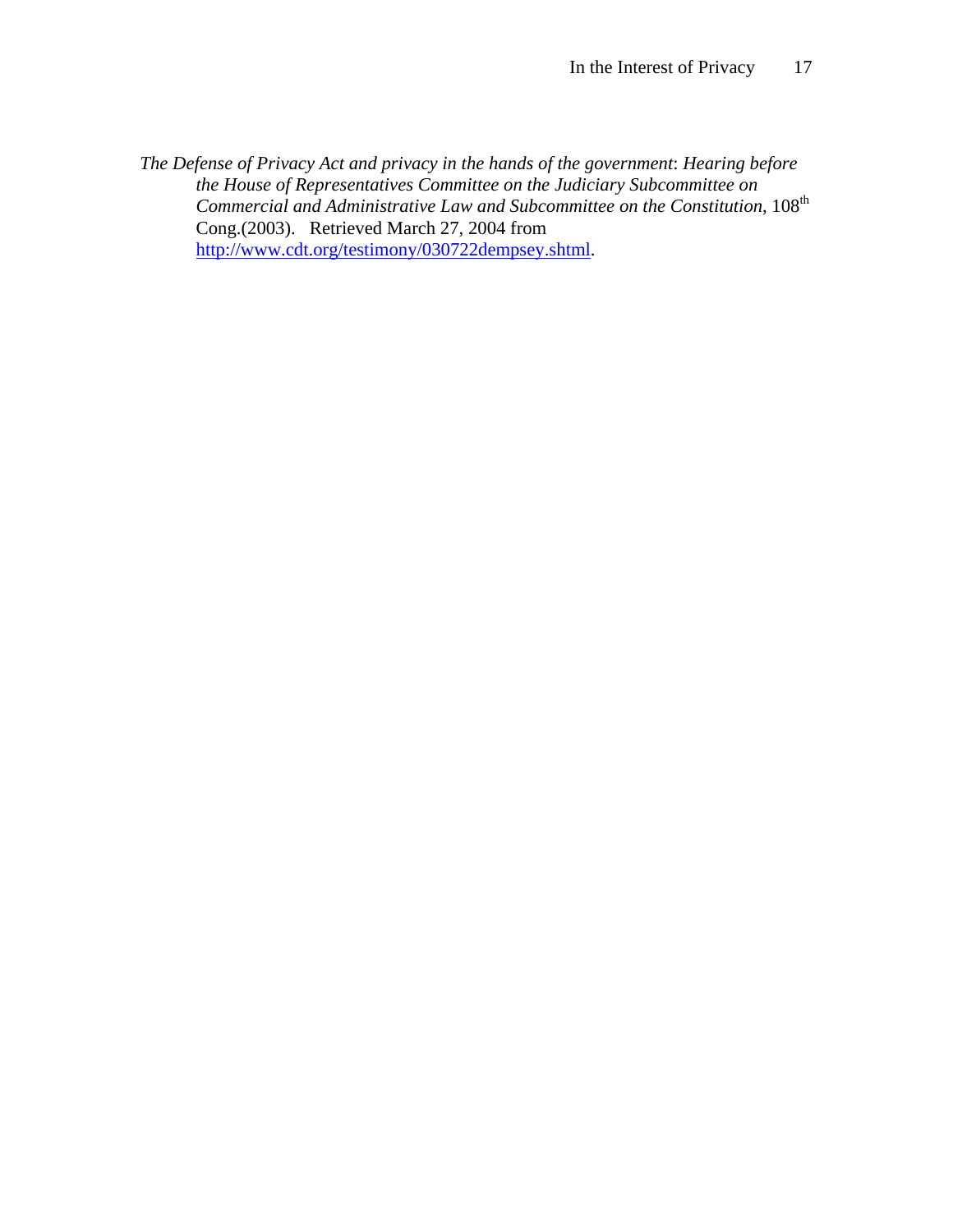

Figure 1. TIA Functional Processing Flow (Mack, 2002, p. 16)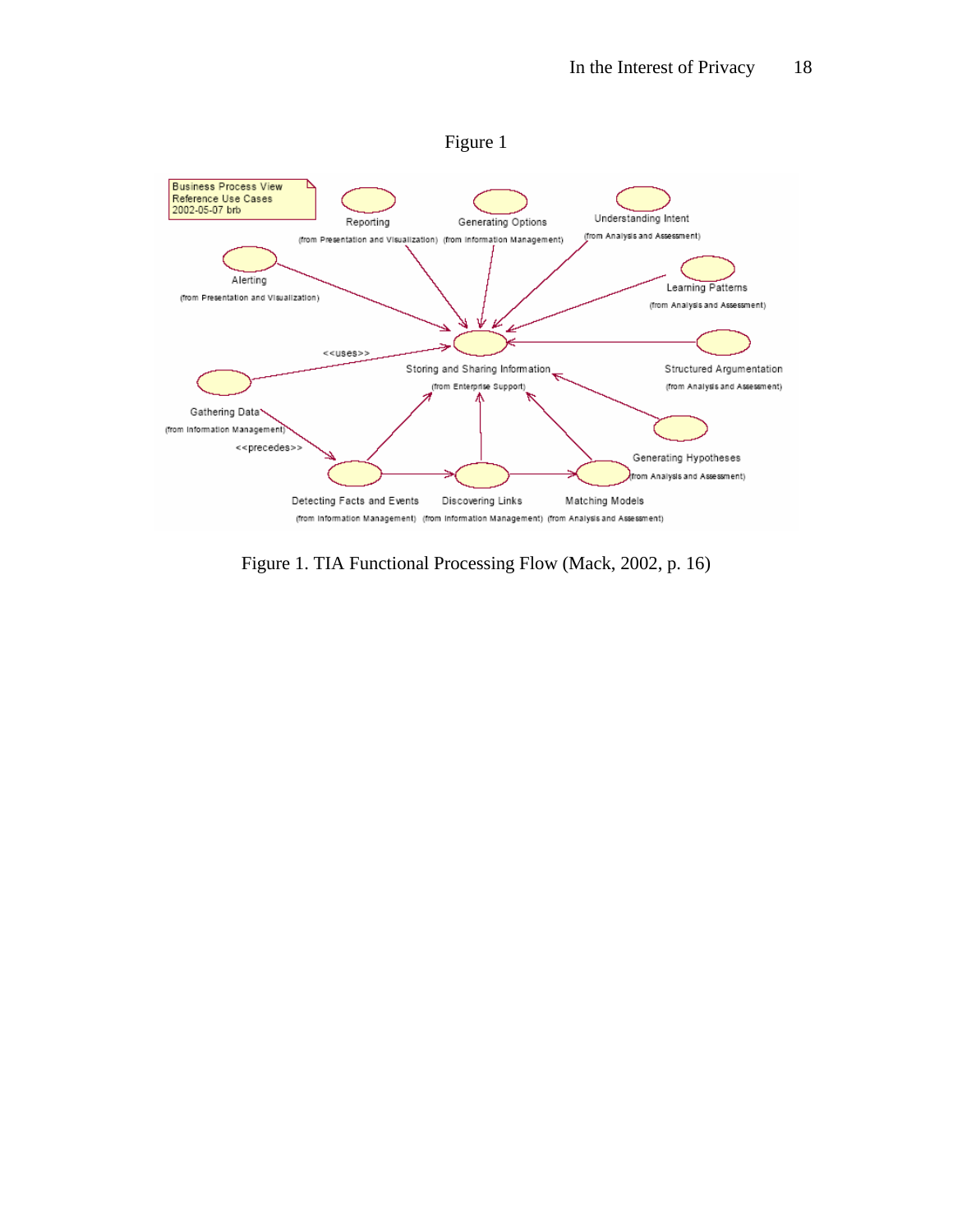



Figure 2. TIA chart of data sources and data flow (Stanley, 2003, p. 3)